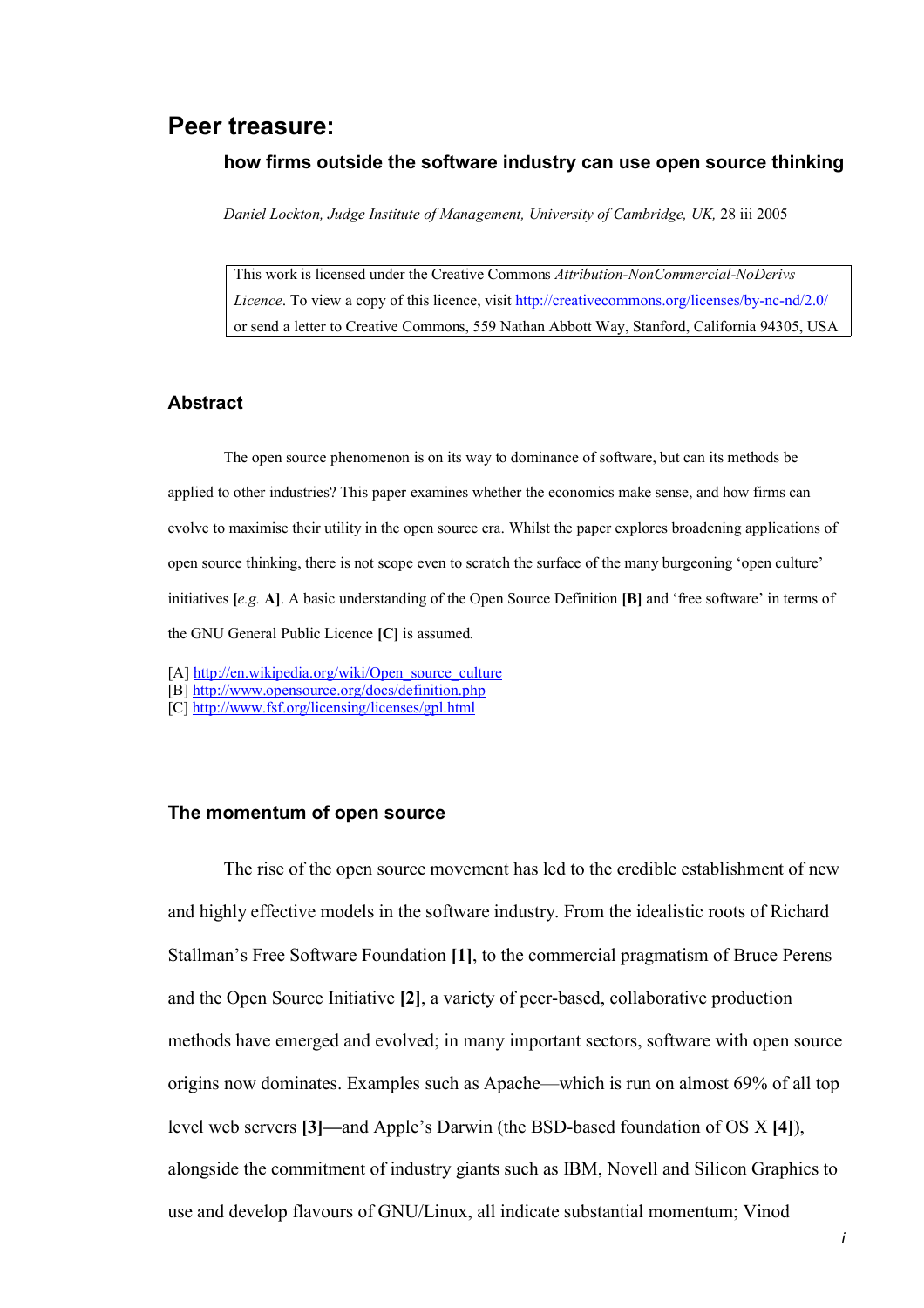Valloppillil's prescient 1998 observation in Microsoft's 'Hallow'een Documents' that open source software was "long-term credible" **[5]** inadvertently did much to validate the movement even further.

Since open source entered the informed public consciousness—most notably through Eric Raymond's *The Cathedral & The Bazaar* **[6]**—it has attracted the attention of economists and sociologists, attempting to rationalise the phenomenon in terms of existing theory, or proposing extensions of existing theory to accommodate the implications of the new models. Some have concentrated on the motivations of people who devote substantial amounts of time and 'mindshare' **[7]** to work on open source projects, through examining insiders' views **[***e.g.* **8]** or through motivational analysis surveys **[***e.g.* **9]**. Others have focused more on the business theory of open source, and it is the work of UC Berkeley's Steven Weber (*The Political Economy of Open Source Software* **[10]**) and, especially, NYU School of Law's Yochai Benkler (*Coase's Penguin, or Linux and the Nature of the Firm* **[11]**) which will be informative in this paper in terms of seeing the open source movement's implications for other industries.

## **Open source economics**

Standard economics would classify open source software projects, particularly those distributed completely without charge, as public goods, in that they are non-rivalrous (undiminishable), and non-excludable **[***e.g.* **12]**. He who receives a copy of software from me, receives the benefit himself without lessening mine (after Jefferson); unlike many public goods, though, open source and free software is not (generally) centrally provided by governments, but developed and delivered through communities—it has more in common with charitable or philanthropic work. It is not just non-rivalrous—network effects of an increased user base make each instance of the software *more* valuable, if anything **[***e.g.* **13]**.

*ii*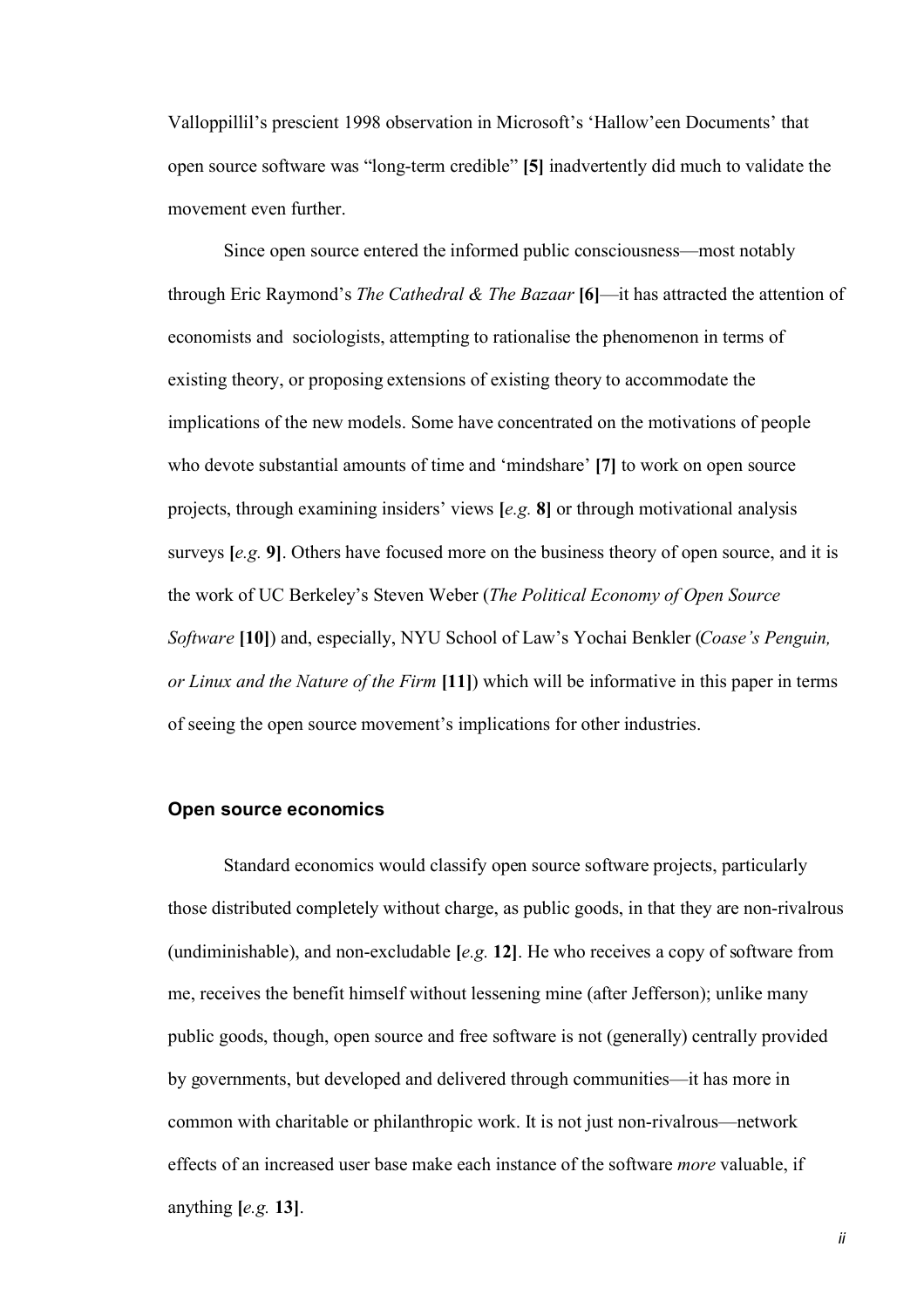In *Coase's Penguin* **[11]** Benkler combines Ronald Coase's reasoning behind the existence of firms **[14]** and Harold Demsetz's theories of property rights **[15]** to form a system of idealised organisational forms (markets, commons, firms, common property régimes), with the relative efficiency of market exchange and organisation, and the value/opportunity costs of implementing a property system being determinants of which sector a particular good or activity will optimally be found. A firm results when organisation of an endeavour is more efficient than individual market exchange *and* the property system that results is worth more than its implementation costs.

However, since these options do not admit the possibilities of open source structures, Benkler extends the table by adding 'peering' as an organisational option, giving the following (slightly modified) **[16]**:

|                                    | Property system more        | Implementation costs of     |
|------------------------------------|-----------------------------|-----------------------------|
|                                    | valuable than               | property system higher than |
|                                    | implementation costs        | opportunity costs           |
| Market exchange of $x$ more        | <i>Markets</i>              | Commons (examples: ideas,   |
| efficient than organising or       | (example: farmers' markets) | facts, roads)*              |
| peering of $x$                     |                             |                             |
| Organising $x$ more efficient than | Firms (examples: cars,      | Common property regimes     |
| market exchange or peering of $x$  | shoes)                      | (example: Dartmoor          |
|                                    |                             | <i>commons</i> )            |
| Peering of $x$ more efficient than | Internal proprietary 'open  | Peer production processes   |
| organising or market exchange of   | source' efforts (example:   | (examples: SETI@home,       |
| $\mathcal{X}$                      | Xerox's Eureka)             | GNU/Linux development)      |

\*Note that Benkler makes no distinction here between rivalrous (e.g. roads) and non-rivalrous (e.g. ideas).

If "one treats all approaches to organising production as mechanisms by which individual agents reduce uncertainty as to the likely value of various courses of productive action" **[17]** then this demonstrates the potential value of peer-based methods: at the edge of what is certain, the enormous parallelism (and a certain degree of redundancy) inherent in peer production is bound to show up and correct defects and thus make "the likely value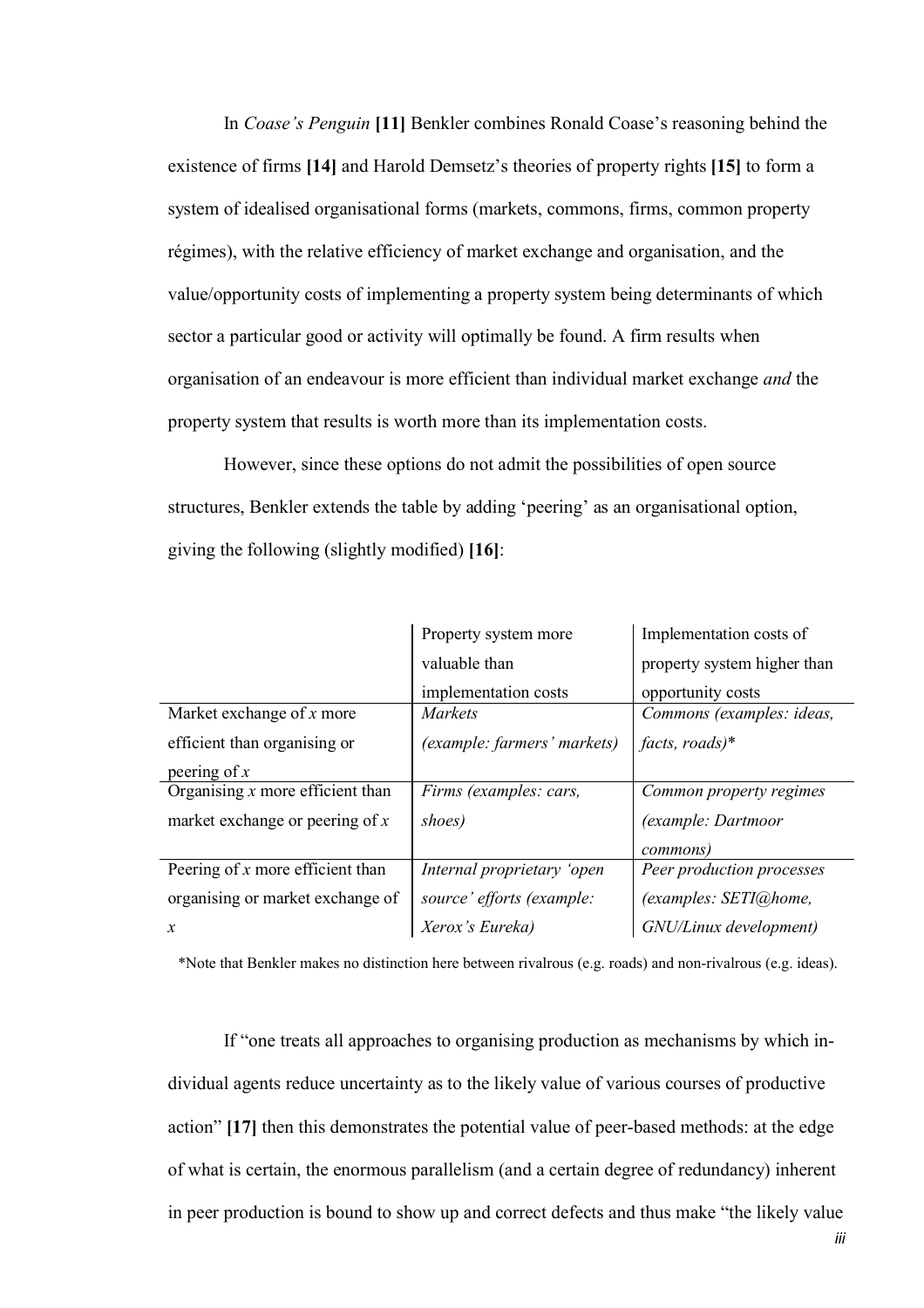of various courses of productive action" clearer—Linus' Law, "given enough eyeballs, all bugs are shallow" **[18]**—without fixing the project into the path dependency so common with many endeavours, both governmental and technological.

Now that is almost a truism, not too different to the "million monkeys on a million typewriters" idea. Clearly if enough people (time, and money) are thrown at a problem, something will eventually result (although Frederick Brooks **[19]** and Cyril Northcote Parkinson **[20]** would heavily qualify that). The purpose of a firm, then, is to organise those monkeys and direct them down the correct path so that the uncertainty is reduced. And if that means path dependency, then that is fine, provided that it is a profitable path.

Extending this, however, is another dimension: the use of property. A firm reduces uncertainty by ensuring that it controls the property on which it is working, or has worked, so that no rival firm can use it. Yet the protection of property also costs, and so it may be that only projects where the implementation costs are less than the assumed value of the property rights ever get carried out by firms (exceptions are usually regarded as 'failures').

There is another side to this: by concentrating only on property it controls, a firm limits its resources enormously; as Benkler **[17]** says, "This strategy entails a systematic loss of allocation efficiency relative to peer production, because there are increasing returns to scale for the size of the sets of agents and resources available to be applied to projects and peer production relies on unbounded access of agents to resources and projects." Peer production removes the efficiency barrier by allowing the employment of a larger set of resources without the implementation costs of a property system.

One might argue that since every player then has access to the same pool of resources, the 'efficiency' measure is transferred away from the individual firm, to a more collective efficiency, and thus since there is no difference between the efficiencies of firms, there is no real competition, and therefore no place for any firms within this system —by removing the competition, we have removed the incentives for innovation, and so on.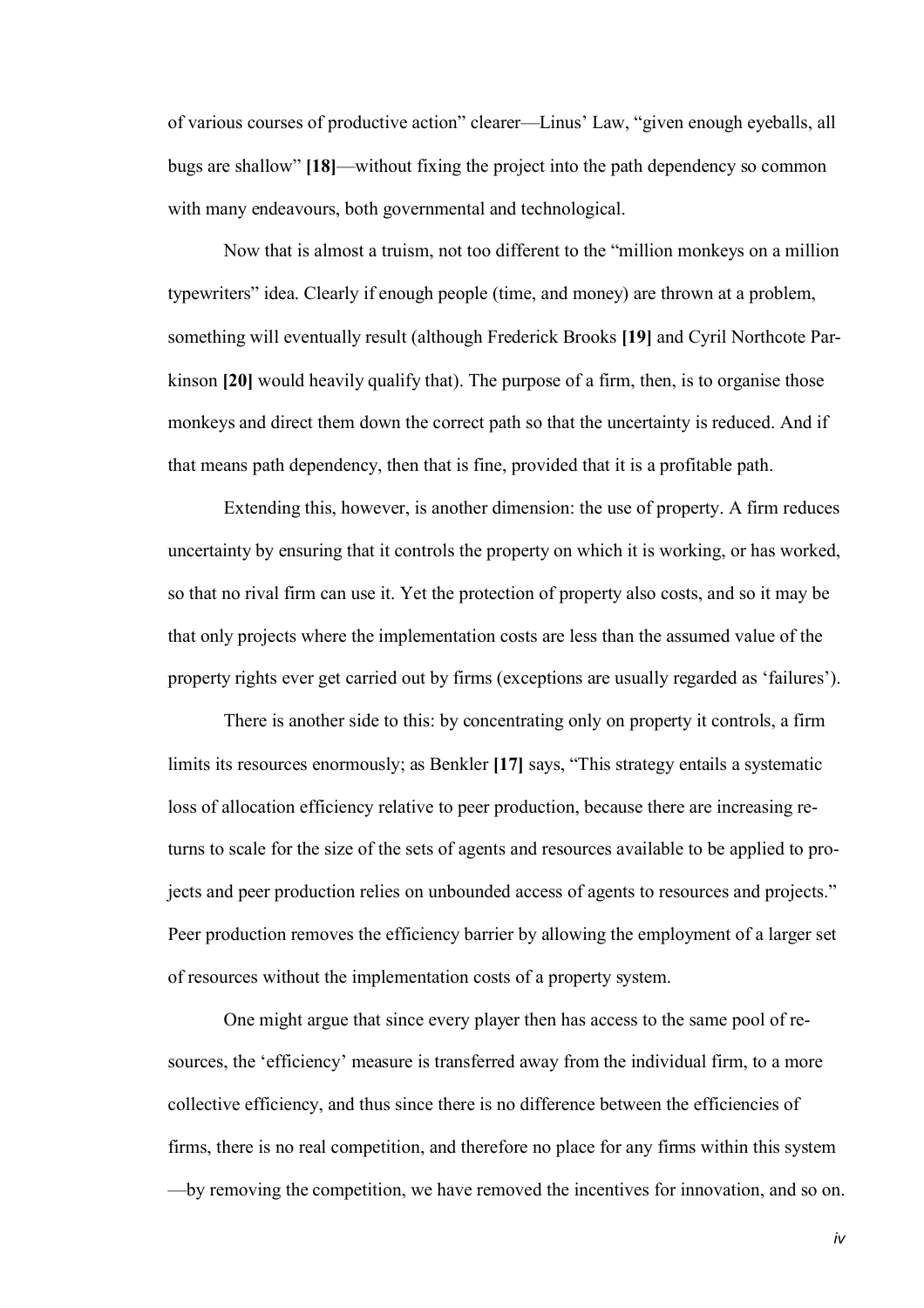But this argument, in going to extremes, misses the point: all that is being suggested is that "peering could, *under certain circumstances* [my emphasis] be a more cost-effective institutional form," **[16]** and it is some examples of applying this thinking that this paper is intended to address.

## **Peer-production within and without the firm**

Companies both inside and outside the software industry could well take the peerproduction model and apply it internally (*i.e*., in a way that is open source within the company, but closed source to the outside), even if on a limited scale, and to some extent, many companies already do.

For example, manufacturers with design and development facilities around the world routinely hold 'contests' between their studios when a new product is under consideration. The studios work in parallel developing solutions to the initial brief, and then the results are brought together at a central location (or, increasingly, online) with all those who have been involved present, along with whichever committee makes the decision. Often, the 'best' elements from the different submissions are selected—requiring a deliberate modularity to be built-in right from the start—and then the teams are merged, recombined, disbanded or reallocated as befits the project, to take the work forward.

BMW was a notable exponent of this policy during the 1990s, when acquisitions and expansion had provided the group with a multitude of R & D departments. The development of the new 'MINI' **[21]** involved proposals from Rover's two centres (Canley and Gaydon), BMW's Munich design centre and BMW's Californian styling studios (as well as external consultants—for more discussion of which, see below). Features from a number of these proposals were assimilated—in this case, the Ivan Lampkin interior from the Californian BMW ACV30 concept, the packaging layout from David Saddington's Rover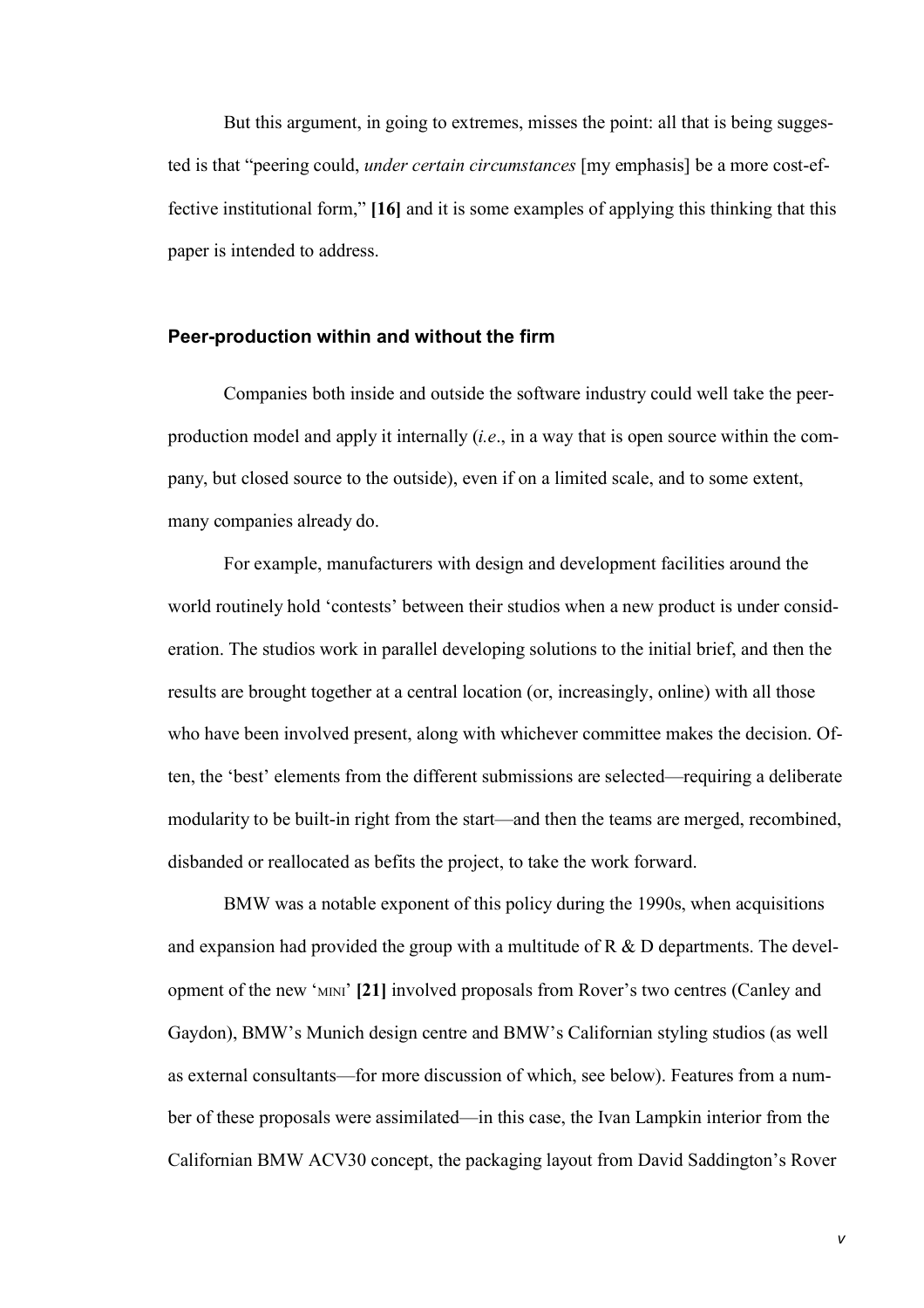Evolution concept and styling from BMW's Frank Stephenson. A similar process occurred with the new Range Rover **[22]**.

'Contests' in general are clearly not identical with, for example, the development of GNU/Linux, since in a contest there is usually one winner and many losers. In the BMW contest, the external consultants who submitted 'entries' were the losers: their effort was unrewarded (beyond their consultancy fees) and any useful features that their work inspired in the subsequent project development were (subject to IP restrictions) taken from them: similar, then, to a 'normal' competition. The internal programmes did not lose out in the same way—other than creative frustration, perhaps. The groups soon found themselves working on each other's concepts as the project progressed, just as open source software developers build on each other's work (BMW is not the clearest-cut example to use here, given subsequent events **[***e.g.* **23]**, but it's an example where the proposals have become semi-public).

The peer-developed *internal* development programmes in the BMW example above are surely more analogous to a corporate version of the open source software process, except that with GNU/Linux there has not been just a single 'bringing-together' of the developments, but many tens of thousands—enough to make it, effectively, a *continuous process*.

Using Eric Raymond's terminology **[6]**, the BMW example might be classified as:

| cathedral $\rightarrow$ | bazaar             | $\rightarrow$ cathedral |
|-------------------------|--------------------|-------------------------|
| <i>(corporate)</i>      | <i>(corporate)</i> | (corporate)             |

Initial direction on the project came 'from the top' (cathedral-style), then the project progressed to some extent in a bazaar style, with elements of designs being combined, until the design was 'frozen' and taken back under cathedral-style control to result in a single, coherent final product: the project remained internal, within the firm (apart from the consultancy inputs to the bazaar stage).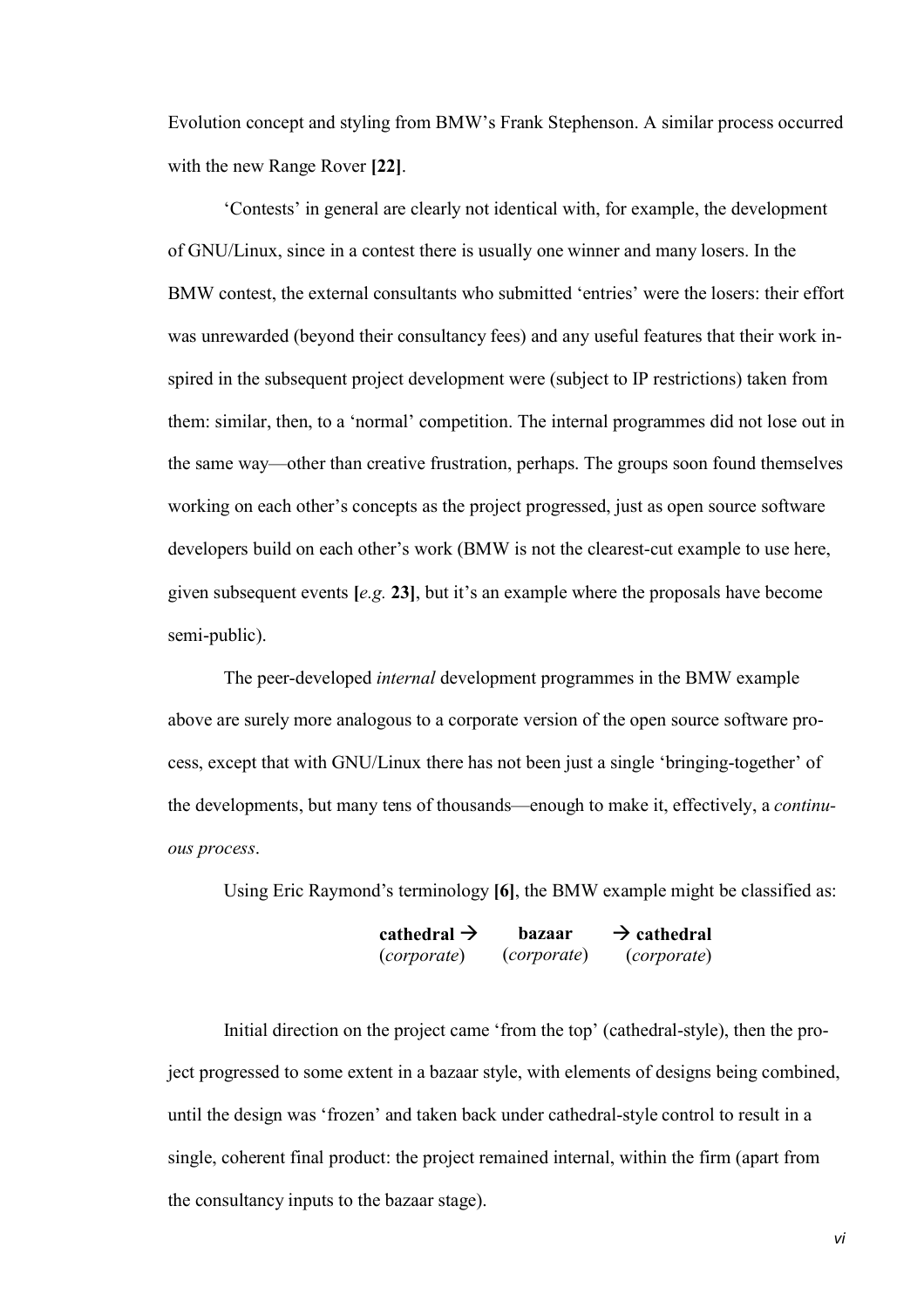GNU/Linux has followed a much more diverse path, but it would be a mistake to think that it is 'all bazaar and no cathedral.' Weber **[10]** says, "Linux, in its earliest days, was run unilaterally by Linus Torvalds. Torvalds' decisions were essentially authoritative," and Raymond **[24]** concludes that "it would be very hard to *originate* a project in bazaar mode<sup>"</sup>

The message is clear: it is the *expedient* use of the cathedral or the bazaar approach which makes the most of each method—and indeed, expedient use of (corporate) internal and (community) external development. Companies such as Red Hat **[25]**, in taking on commercial development of GNU/Linux distributions, have produced something which conforms to a more 'cathedral'-like approach, whilst building on the achievements of the bazaar (which continues unabated in parallel). Perhaps the GNU/Linux story (simplified) looks something like this:



What's important to note is that whilst the corporate cathedrals of companies such as Red Hat are free to impose whatever direction they like on the development of code to produce a commercially viable product (perhaps for specific applications, such as embedded Linux in electronic consumer products **[26]**), the community bazaar code they adopt and adapt is licensed under the GNU GPL, so they "must give the recipients all the rights that [they] have," **[27]**. The corporate code must be returned to the community bazaar. Hence the extra interaction arrows at the 'end': the process is ongoing.

Just as car dealers make more money in the long-run from servicing the cars they sell than the margin on new cars, so Red Hat, SuSE, Mandrake and other commercial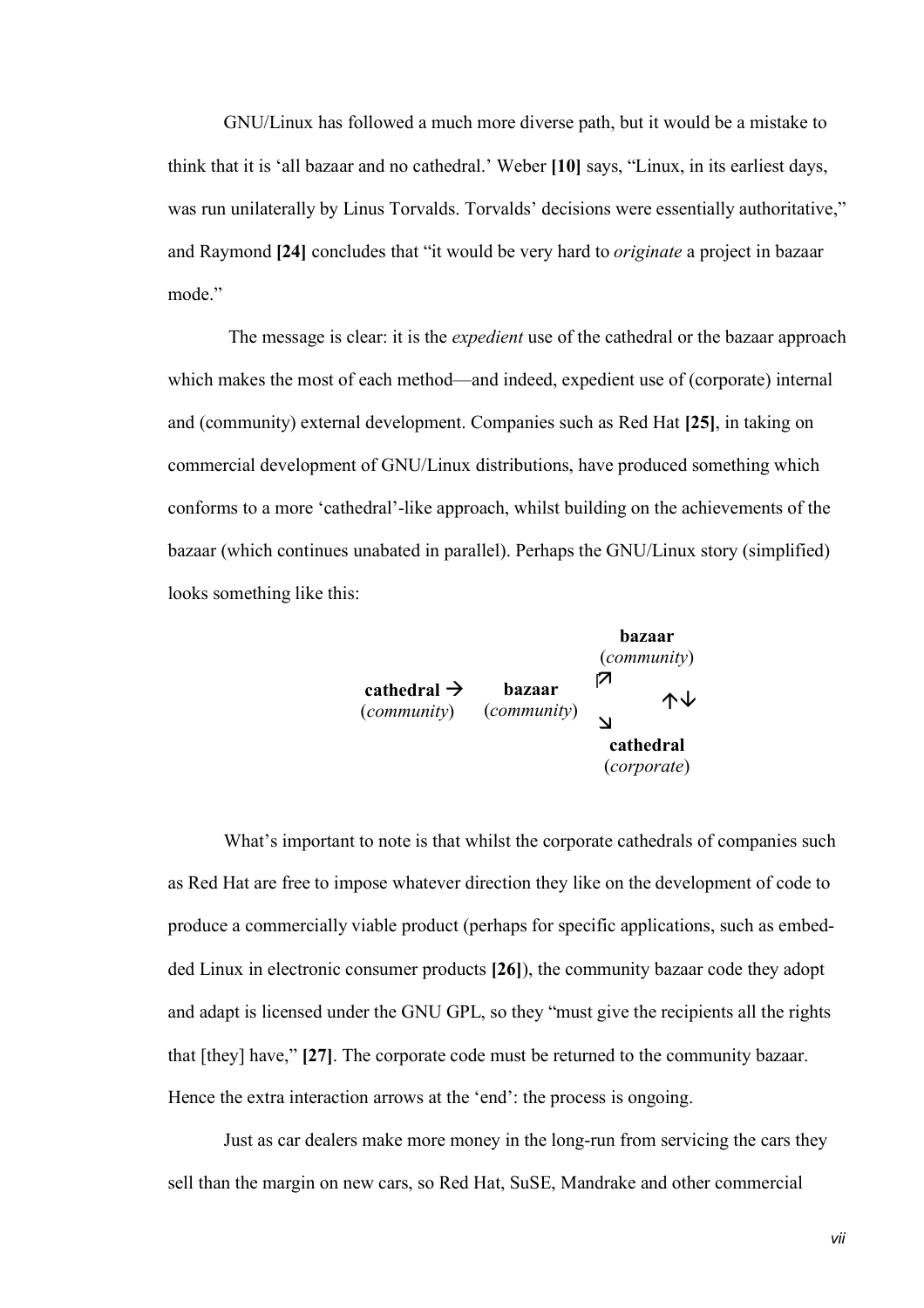Linux distributions make the majority of their income from the value they add to the code incorporated into their products. These firms offer guaranteed ancillary services, such as specialist technical support, documentation and customisation to their customers, many of them businesses which want reliable systems. The characteristics of 'the firm' suit this better than a nebulous community: central organisation is key to such efforts, and since much spread of software comes from word-of-mouth, reputation-based recommendations, companies proving themselves will achieve the 'halo' desired **[28]**.

Could this apply to other industries where value added offers the biggest scope for returns? One could argue that any company that repackages or resells a public domain product (such as the Bible, or Shakespeare) is engaged in this, but there is not the same peer community working on these books. There is no improvement in the base material.

A better example would be seed growers **[29]**, or small farmers in general (both arable and pastoral), who have been building on the work of their forebears in seed selection and selective breeding for tens of thousands of years to produce the varieties of food we enjoy today (and hence the threat to their 'open source paradigm' as it becomes tangled in a web of IPR **[***e.g.* **30]**). A farmers' collective (or genuinely ethical supermarket such as Waitrose **[31]**) which adds value to these products, through better distribution, or attractive packaging, or promotion to new markets, can run profitably as a commercial operation, despite not owning the intellectual property on which it bases its business—and, crucially, return to the 'bazaar' the finances needed to keep it alive. Open source and peer-production is clearly applicable to more than just the software business.

# **Applying the lessons**

How could, say, a consumer product manufacturer organise itself to involve an external community usefully in its development process?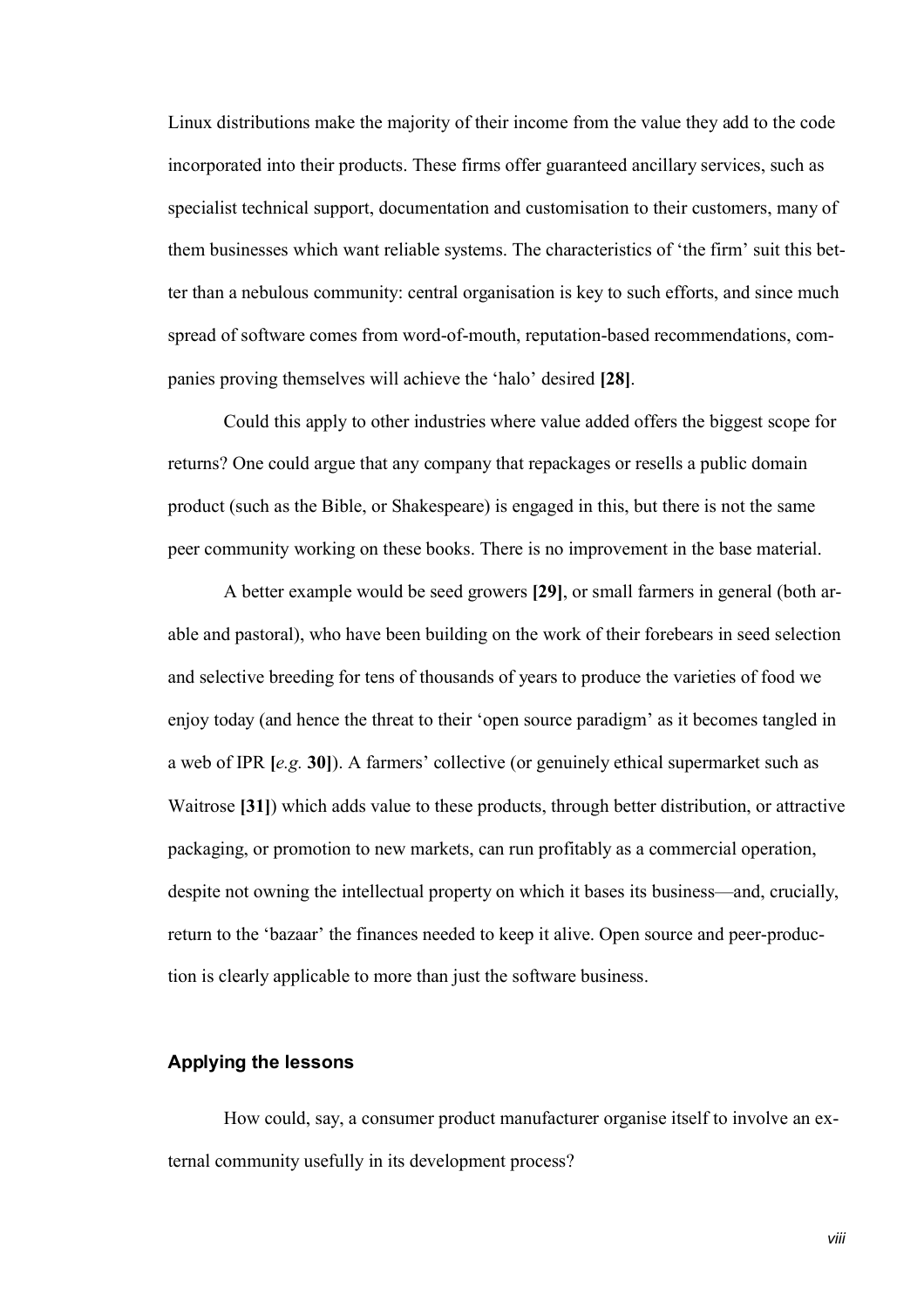In the formative years of many industries, "early customers tended to be treated as an extension of the development department" **[32]**, and whilst most consumers today would recoil in horror if expected to participate in the testing phase of a product they had bought, there are fields where—aside from actual 'pilot groups'—enthusiastic groups of user-developers have the potential to influence manufacturers' development processes. Independent rally/racing teams, often in competition with works' teams, have spurred many useful advances in vehicle engineering, helping individual manufacturers considerably. Increasingly in consumer electronics, groups of 'modders' have become significant in the development of products such as Apple's iPod, with communities such as the magazine/website MAKE ('technology on your time' **[33]**) starting trends leading to features being incorporated in new iterations of the original product. Providing these communities are prepared to work with the companies involved, the bazaar could well decide the cathedral's strategy.

Beyond existing companies, open source ideas are increasingly being applied to hardware, with groups such as ThinkCycle, "a Web-based industrial-design project that brings together engineers, designers, academics, and professionals from a variety of disciplines" **[34]** developed by MIT's Media Lab **[35]**, in a collaborative, peer-production environment. One of ThinkCycle's co-founders, Saul Griffith, has recently proposed a new project to develop an open source hybrid car **[36]**.

But—as with so many innovative developments in technology—how can bazaar projects make a real transition to widespread use? Physical products cannot be copied at no cost in the same manner as software. It will necessarily have to be the *information* that is spread freely; Griffith's open source car may well end up being a set of plans for self-assembly. Nevertheless, an industry of small companies may grow up to provide components and expertise to open source hardware, just as there is, for example, a healthy crop of firms which provide spare parts, build services, and so on, for kit-car builders **[***e.g.* **37]**.

*ix*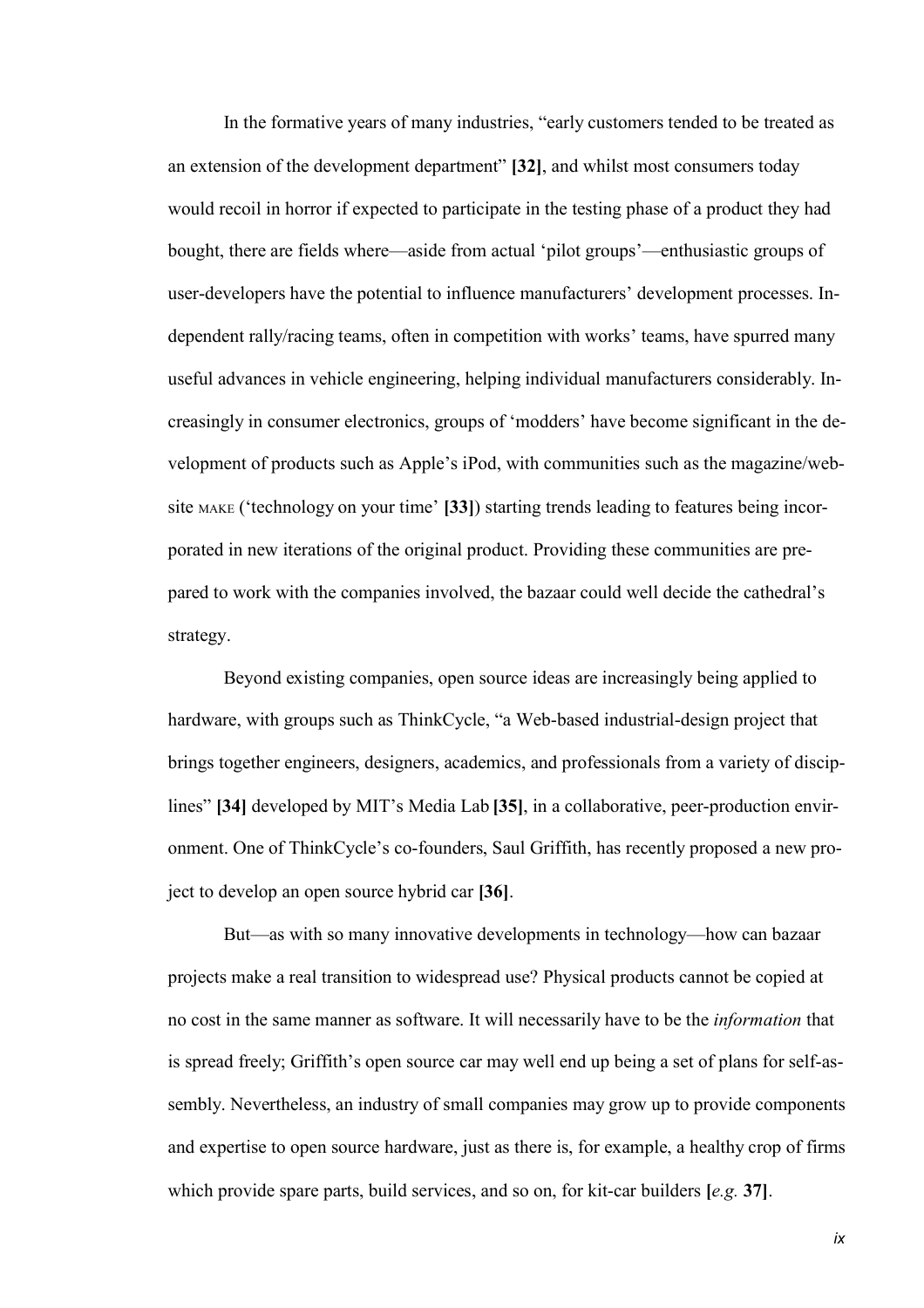If the 'community' is to remain paramount (and manageable) within these projects, some discipline in the bazaar is probably essential. Much of the success of GNU/Linux is arguably down to the considered rigour of Stallman's GPL; something similar may be needed in open source hardware projects.

In *Small Is Beautiful*, E.F. Schumacher uses the example of Scott Bader **[38]**, a plastics firm with very strict principles, placed in the ownership of a commonwealth of its employees by its founder, and which has remained true to his humanitarian tenets for more than 50 years **[39]**; one of the principles which may be particularly apposite here, in terms of keeping open source projects disciplined, is the idea that the firm must never grow above 350 employees. At that point, a new, separate company will be set up, independent of the parent and free to develop in its own way provided it retains the same principles. It is easy to see how this model agrees well with keeping the bazaar spirit intact; it certainly prevents the path dependency which may begin to take hold in larger organisations. Indeed, some open source projects have already begun to model themselves on the Scott Bader principles **[40]**. The UK's new Community Interest Companies, starting in summer 2005 **[41]**, may also offer some opportunities in this area, for 'social enterprise' projects making a transition to commercial operations.

## **Conclusion**

Overall, peer-production and open source are not as simplistic as "collaboration replaces the corporation" **[34]**. The way forward will involve the appropriate use and interaction of different organisational forms; there is no reason why this cannot be done on an economic basis. As the Open Source Initiative proclaims, "the economic self-interest arguments for Open Source are strong enough that nobody needs to go on any moral crusades about it."

#### *3,000 words exactly*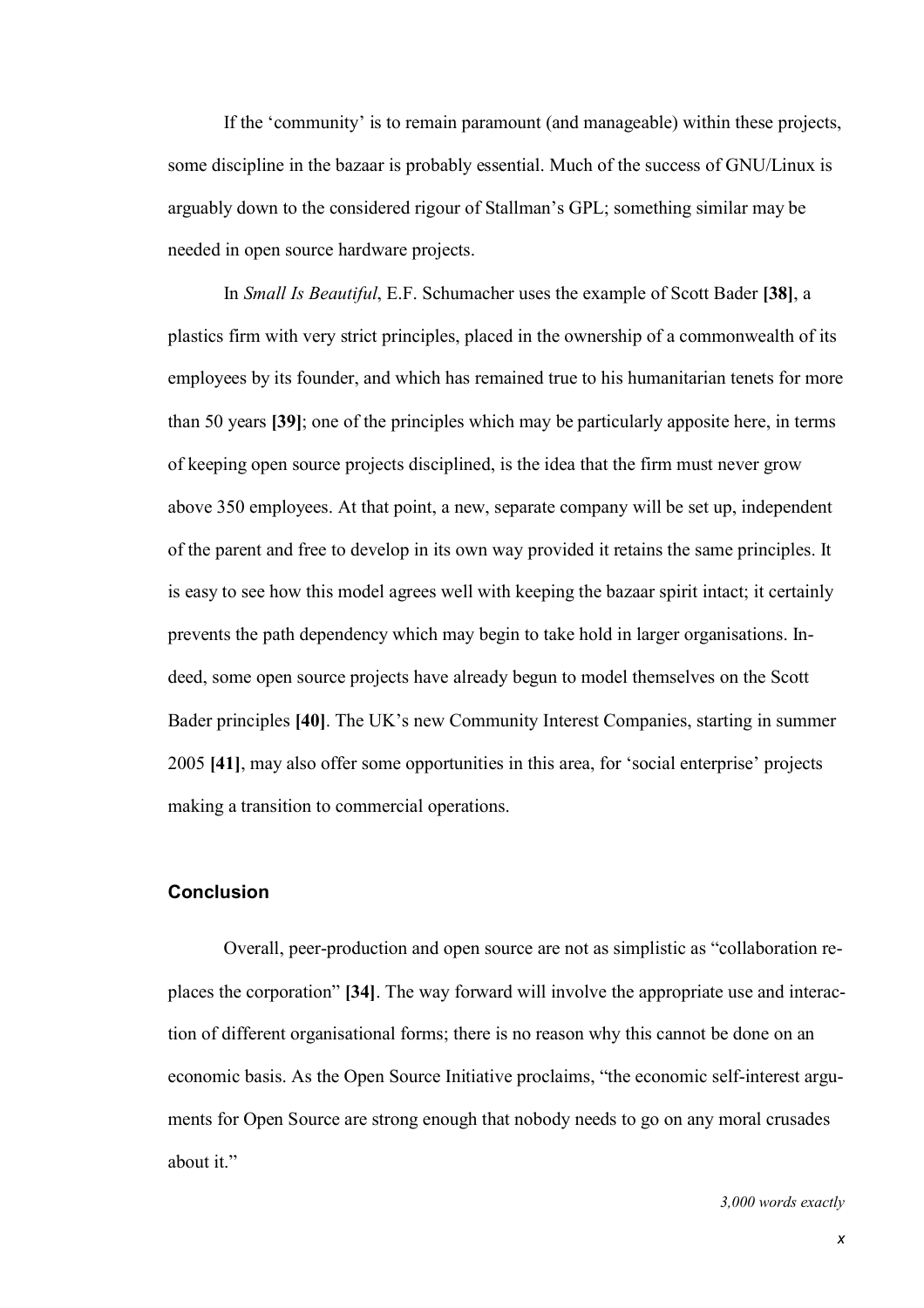## **References**

[1] Stallman, R. 'Why software should be free,' 24 iv 1992. Available at <http://www.gnu.org/philosophy/shouldbefree.html>

[2] Perens, B. 'Debian Social Contract, Version 1.0,' 5 vii 1997. Available at

[http://www.debian.org/social\\_contract.html](http://www.debian.org/social_contract.html)

[3] Netcraft Web Server Survey, March 2005, http://news.netcraft.com/archives/web server\_survey.html

[4] 'Darwin,' on Apple's 'Developer Connection' site, <http://developer.apple.com/darwin>

[5] Valloppillil, V / Raymond, E. 'Halloween Document I, Version 1.14," 11 viii 1998, 31 x 1998, Available at <http://www.opensource.org/halloween/halloween1.php>

[6] Raymond, E. *The Cathedral & The Bazaar*, Linux Kongress, May 1997. Available at <http://www.tuxedo.org/~esr>

[7] MBA Jargon Watch, <http://www.johnsmurf.com/jargon.htm>

[8] Torvalds, L & Diamond, D. *Just For Fun : The Story of an Accidental Revolutionary*, HarperBusiness, New York, 2001

[9] Bonaccorsi, A. & Rossi, C. *Comparing Motivations of Individual Programmers and Firms to Take Part in the Open* Source Movement: From Community to Business, Sant'Anna School of Advanced Studies, Pisa, 2002. Available at <http://opensource.mit.edu/papers/>bnaccorsirossimotivationlong.pdf

[10] Weber, S. *The Political Economy of Open Source Software*, BRIE Working Paper 140, June 2000. Available at <http://e-conomy.berkeley.edu/publications/wp/wp140.pdf>

[11] Benkler, Y. *Coase's Penguin, or Linux and the Nature of the Firm*, Yale Law Journal, Vol. 112 : 2002. Available at <http://www.yale.edu/yalelj/112/BenklerWEB.pdf>

[12] 'Public good,' on Wikipedia, updated 22 iii 2005, [http://en.wikipedia.org/wiki/Public\\_good](http://en.wikipedia.org/wiki/Public_good)

[13] Abelson, H. 'Who owns research and teaching?' lecture, MIT Media Lab, 19 ix 2002. Available at [http://web.mit.edu/comm-forum/forums/universities\\_own.html](http://web.mit.edu/comm-forum/forums/universities_own.html)

[14] Coase, R. *The Nature of the* Firm, 1937. Available at

[http://people.bu.edu/vaguirre/courses/bu332/nature\\_firm.pdf](http://people.bu.edu/vaguirre/courses/bu332/nature_firm.pdf)

[15] Demsetz, H. 'Toward a Theory of Property Rights,' *American Economic Review*, 1968

[16] Benkler, *supra*, Section IIA

[17] Benkler, *supra*, Section IIC

[18] Raymond, *supra*, 'Release Early, Release Often.'

[19] Brooks, F. *The Mythical Man-Month*, Addison-Wesley-Longman, Harlow, 1974

[20] Parkinson, C. *Parkinson's Law*, *or the Pursuit of Progress*, Penguin, London, 1965

[21] Adams, K. / Rendell, J. 'A German Mini?' on The Unofficial Austin-Rover Web Resource, 17 viii

2004., <http://www.austin-rover.co.uk/r50storyf.htm>

[22] Adams, K. 'The evolution of the new Range Rover,' on The Unofficial Austin-Rover Web Resource, 17 viii 2004, <http://www.austin-rover.co.uk/2001rroverf.htm>

[23] Batchelor, J. *Employment Security in the Aftermath of the Break-up of Rover Group*, Warwick Business School Papers in Industrial Relations, No. 342, February 2001. Available at

[http://users.wbs.warwick.ac.uk/irru/publications/wbs\\_paper\\_jb.pdf](http://users.wbs.warwick.ac.uk/irru/publications/wbs_paper_jb.pdf)